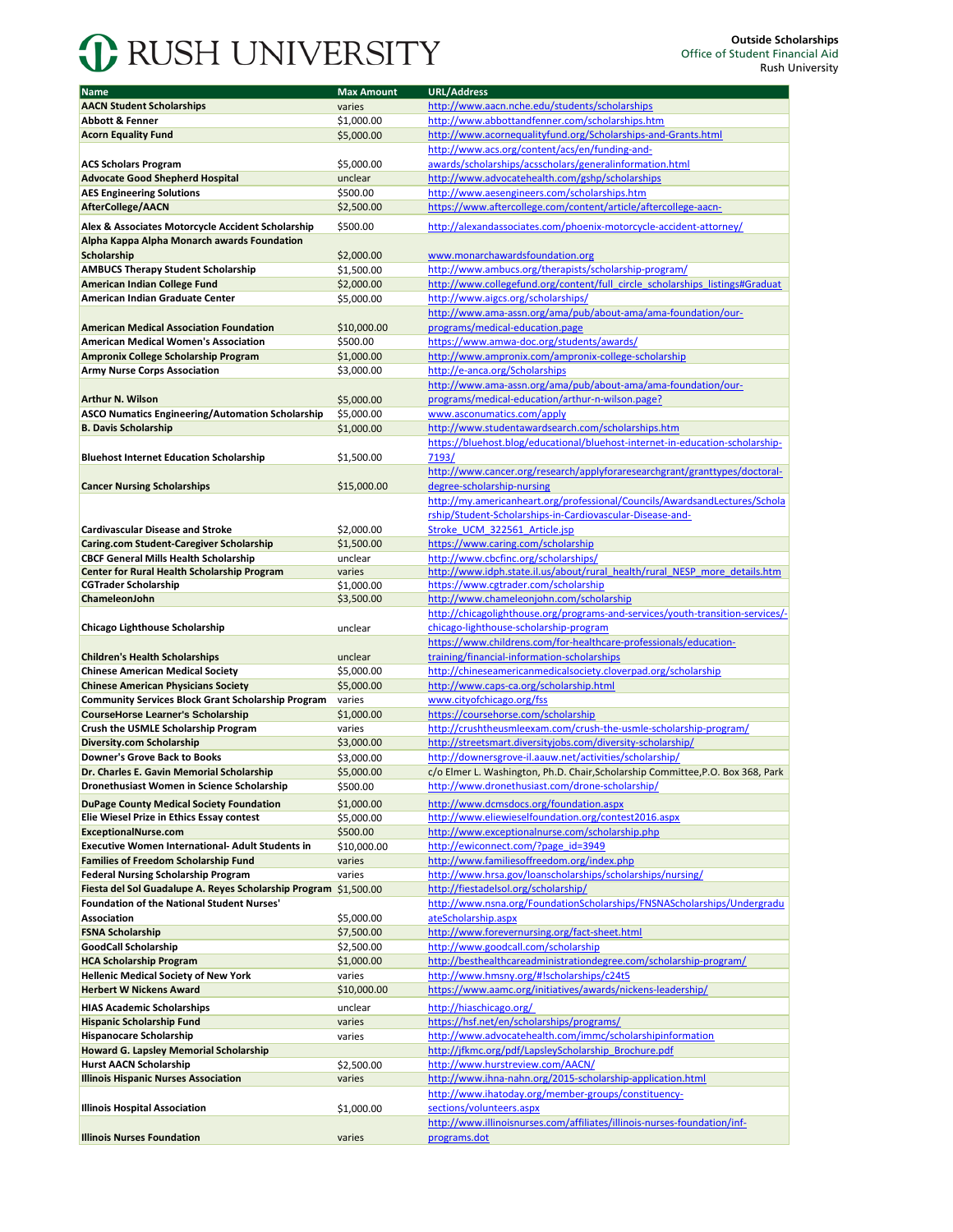## **C** RUSH UNIVERSITY

|                                                               | \$1,000.00  | http://www.ilsheriff.org/index.php/scholarships                             |
|---------------------------------------------------------------|-------------|-----------------------------------------------------------------------------|
| <b>Illinois Sheriff's Association</b>                         |             |                                                                             |
| <b>Indian Health Service Scholarship</b>                      | varies      | http://www.ihs.gov/scholarship/                                             |
| Indiana University La Porte Healthcare Scholarships           | unclear     | http://iuhealth.org/laporte/foundation/scholarships/                        |
|                                                               |             | http://www.diversityconnection.org/diversityconnection/career-              |
| <b>Institute for Diversity in Health Management</b>           | \$1,000.00  | center/scholarships/Scholarship-Program-Assistance.jsp                      |
| <b>Internet Marketing Scholarhship</b>                        | \$1,000.00  | https://bestreviewshunt.com/scholarship                                     |
| J. Brandt Recognition College Scholarship                     | \$500.00    | http://www.jbrandt.com/college-scholarship/                                 |
|                                                               |             | https://www.jewishphilly.org/programs-services/educational-                 |
|                                                               |             |                                                                             |
| Jewish Federation of Greater Philadelphia                     | varies      | scholarships/educational-loan-and-scholarship-funds                         |
| Jewish Federation of Metropolitan Chicago Scholarship varies  |             | http://jyschicago.org/scholarship/                                          |
| <b>Jewish Vocational Services</b>                             | varies      | http://jvschicago.org/scholarship/                                          |
| Just Porter Backpack College Scholarship                      | \$1,000.00  | http://www.justporter.org/pages/just-porter-college-scholarships            |
| JustJobs.com Scholarship Program                              | \$3,000.00  | http://academy.justiobs.com/scholarships/                                   |
| <b>Kaiser Permanete</b>                                       | \$5,000.00  | https://residency.kp.org/ncal/scholarships/                                 |
| Karman Healthcare Scholarship                                 | \$500.00    | http://www.karmanhealthcare.com/scholarships/                               |
| Korean American scholarship Foundation                        | \$5,000.00  | http://www.kasf.org/scholarships                                            |
| Krist Law Firm National Scholarship                           | \$10,000.00 | http://www.houstoninjurylawyer.com/the-krist-law-firm-national-scholarship/ |
|                                                               |             |                                                                             |
| LaSalle County Medical Society Special Education Fund unclear |             | email: docbeck523@hotmail.com                                               |
| <b>LPN Programs Scholarship</b>                               | \$2,000.00  | http://lpnprograms.org/#scholarship                                         |
|                                                               |             | https://www.marchofdimes.org/nursing/index.bm2?cid=00000003&spid=ne s       |
| <b>March of Dimes Nursing Scholarship</b>                     | \$5,000.00  | 3 1&tpid=ne s3 1 3                                                          |
| <b>Margaret McNamara Memorial Fund</b>                        | unclear     | http://www.mmmf-grants.org/home/uscanada-program                            |
| <b>Mellinger Educational Foundation</b>                       | unclear     | http://www.mellinger.org/                                                   |
| Men's Wedding Bands Scholarship                               | \$500.00    | http://www.mensweddingbands.com/scholarship                                 |
| MigVapor Scholarship                                          | \$3,000.00  | https://www.migvapor.com/scholarship                                        |
|                                                               |             |                                                                             |
|                                                               |             | https://secure.morrishospital.org/support-us/foundation/foundation-         |
| <b>Morris Hospital Foundation</b>                             | varies      | scholarships/                                                               |
| <b>Muhlenberg Foundation Scholarships</b>                     | unclear     | http://jfkmc.org/jfk-foundation/scholarships                                |
| <b>National Academy of Education Dissertation</b>             | \$27,500.00 | http://www.naeducation.org/naed 080200.htm                                  |
| <b>National Association of Hispanic Nurses Scholarship</b>    | unclear     | http://nahnnet.org/NAHNScholarships.html                                    |
| <b>National Federation of the Blind</b>                       | \$3,000.00  | https://nfb.org/scholarships                                                |
| <b>National Italian American Foundation</b>                   | \$12,000.00 | http://www.niaf.org/programs/scholarships/                                  |
| <b>National Medical Fellowships</b>                           | varies      | https://www.nmfonline.org/Home                                              |
|                                                               |             |                                                                             |
| <b>National Society Daughters of the American</b>             | \$5,000.00  | http://www.dar.org/national-society/scholarships/general-info               |
| Native Hawaiian Health Scholarship Program                    | varies      | http://www.nhhsp.org/                                                       |
|                                                               |             | https://www.banknbt.com/trust/pdf/NesbittMedicalStudentFoundationScholar    |
| <b>Nesbitt Medical Student Foundation</b>                     | unclear     | shipApplication.pdf                                                         |
| NRC Research Associateship Programs                           | \$30,000.00 | www.nationalacademies.org/rap                                               |
| <b>Nurses Educational Funds</b>                               | varies      | http://www.n-e-f.org/index.php/about/nef-scholarships.html                  |
| <b>Oncology Nursing Society Foundation</b>                    | \$5,000.00  | http://www.onsfoundation.org/apply/ed                                       |
| Paul and Daisy Soros Fellowship for New Americans             | varies      | https://www.pdsoros.org/fellowship                                          |
|                                                               |             |                                                                             |
|                                                               |             | http://www.cedars-sinai.edu/Patients/Programs-and-                          |
| Pauletta and Denzel Washington Family Gifted                  |             | Services/Neurosurgery/Training-Program/Washington-Family-Scholars-          |
|                                                               |             | Program.aspx                                                                |
| <b>Scholars Program in Neuroscience</b>                       | varies      |                                                                             |
|                                                               | varies      |                                                                             |
| PEO California State Chapter Scholarships                     |             | http://www.peocalifornia.org/dlwrgw-public-page-no-menu.html                |
| <b>Philippine Nurses Association of America Foundation</b>    | \$1,000.00  | http://mypnaa.org/foundation/index.html                                     |
| Pisacano Leadership Program                                   | \$28,000.00 | http://www.pisacano.org/index.html                                          |
| Point Foundation- LGBT Scholarship                            | unclear     | https://www.pointfoundation.org/thepoint/scholarship/                       |
| <b>Polish American Medical Society</b>                        | Unclear     | http://zlpchicago.org/scholarships/                                         |
| Polish Women's Civic Club Scholarship                         | varies      | http://www.pwcci.org/scholarship-application.php                            |
| <b>Quit Smoking Community Scholarship</b>                     | \$1,500.00  | https://quitsmokingcommunity.org/scholarship/                               |
| Quitday Scholarship                                           | \$2,000.00  | https://quitday.org/scholarship/                                            |
| Senior Advisor Future of Assisted Living Scholarship          | \$2,000.00  | https://www.senioradvisor.com/ind/assisted-living                           |
| SeniorHomes Caregiver Scholarship                             | \$1,000.00  | https://www.seniorhomes.com/p/seniorhomes-caregiver-scholarship/            |
| Sierra Sacramento Valley Medical Society Scholarship          |             |                                                                             |
|                                                               |             |                                                                             |
| Fund                                                          | unclear     | http://www.ssyms.org/programs/medical-student-scholarship-fund.aspx         |
| Slavi, Schostock, and Pritchard Essay Scholarship             | varies      | https://www.salvilaw.com/scholarship-essay-contest/                         |
| <b>Sleep Riddiculously Well Scholarship</b>                   | \$1,000.00  | http://www.sleepridiculouslywell.com/scholarship/                           |
| Soroptimist International of Suburban Chicago Local           | \$500.00    | http://www.si-suburbanchicago.org/                                          |
| <b>Student-Caregiver Annual Scholarship</b>                   | \$1,500.00  | https://www.caring.com/scholarship                                          |
|                                                               |             | https://www.blvdcenters.org/support-sobriety-                               |
|                                                               |             | scholarship?utm_source=PR&utm_medium=Outreach&utm_campaign=BLVD%            |
| <b>Support Sobriety Scholarship</b>                           | \$1,000.00  | 20Scholarship#                                                              |
| The Future of Bariatric Surgery Scholarship                   | \$1,000.00  | http://www.bariatric-surgery-source.com/bariatric-surgery-scholarship.html  |
| Thomas Brown McClelland Trust Medical Scholarship             |             |                                                                             |
| Fund                                                          |             |                                                                             |
|                                                               | \$5,000.00  | http://www.miamirotary.org/SitePage/tbm-scholarship-application-process     |
|                                                               |             | http://www.thetreecenter.com/scholarship/?utm source=University+Scholars    |
|                                                               |             | hip+Receipients&utm campaign=1d2f09c1bc-                                    |
|                                                               |             | Initial Scholarship Interest Round 2 11 9 2015&utm medium=email&utm t       |
| <b>Tree Center Scholarship</b>                                | \$500.00    | erm=0 2441ac82df-1d2f09c1bc-102253065                                       |
|                                                               |             | http://truthinitiative.org/news/college-grad-school-scholarship-rewards-    |
| <b>Truth Initiative Adams Scholarship</b>                     | \$5,000.00  | creativity-and-community-service                                            |